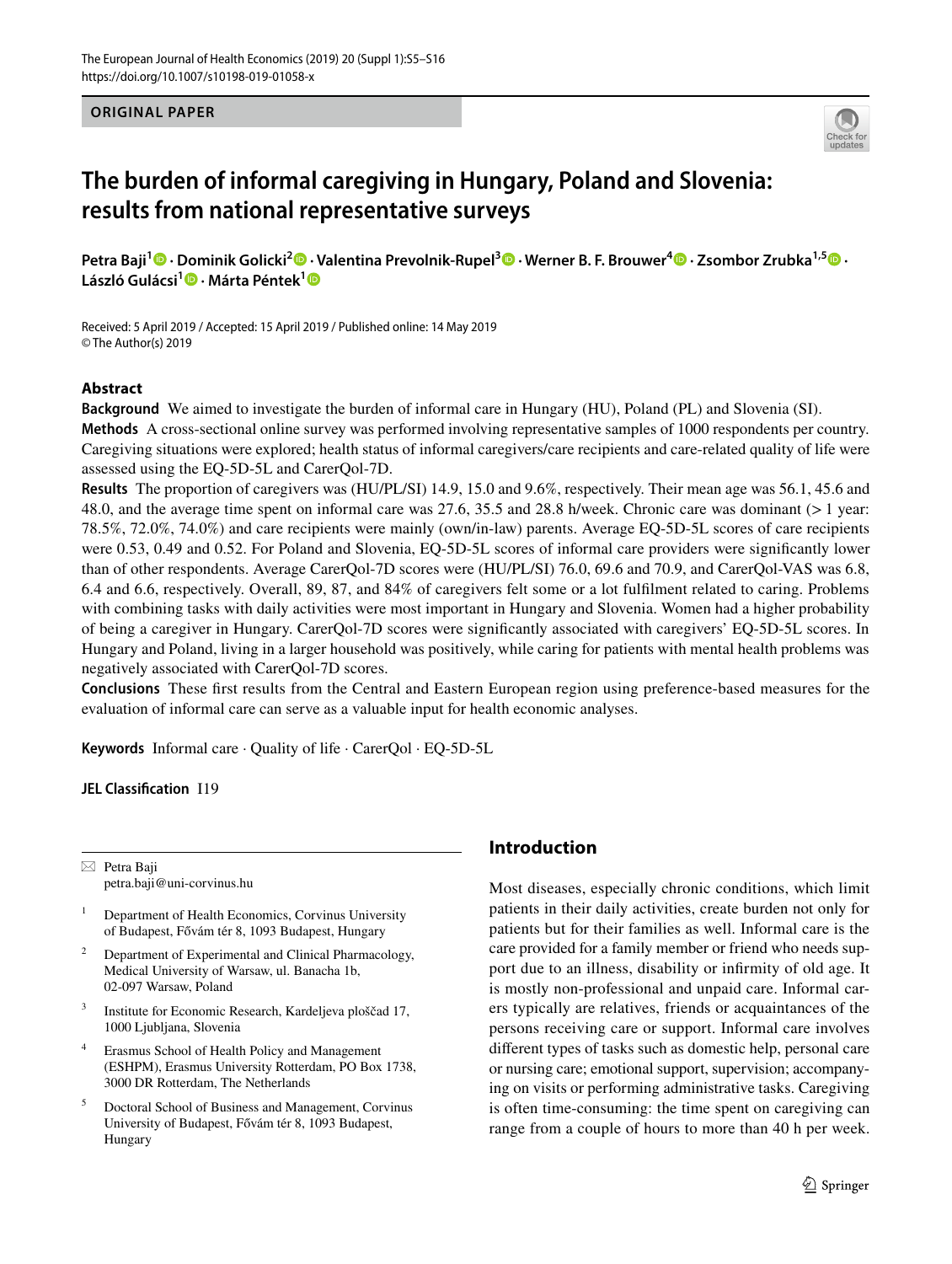Furthermore, informal carers often provide care for a long period of time, in some cases for many years [[1\]](#page-10-0).

Providing informal care can, therefore, affect caregivers' quality of life (QoL) [\[2](#page-10-1)]. On the one hand, it can be rewarding  $[3, 4]$  $[3, 4]$  $[3, 4]$  $[3, 4]$ ; on the other hand, it may be difficult to carry out caregiving tasks in combination with other daily activities. Providing informal care can lead to mental health problems such as stress, fear, gloominess, depression, and concerns about the future and the caregiving tasks. Caregiving can also afect physical health of the caregiver, as they can be more often sick, tired or can experience physical stress [\[2](#page-10-1)]. Furthermore, other family members may also sufer from health losses because someone in his or her social environment is ill, regardless of his or her care-giving status, which is called "family effect" [\[5](#page-11-0)].

Studies on the burden of informal caregiving are scarce in the Central–Eastern European (CEE) region. Available studies mostly focus on informal care volume (i.e,. share of people receiving informal care, care time in hours per week) in specifc diseases based on self-reports of the patients [\[6](#page-11-1)–[13\]](#page-11-2). Less is known about the overall burden of informal caregiving among the general population, especially from the caregivers' perspective and including QoL effects of caregiving. Moreover, there is a scarcity of preference-based data on caregivers' and care recipients' health status and care-related QoL expressing the utility of these states. Such fgures are required in the context of economic evaluations of new treatments and health interventions. The Survey of Health, Retirement and Ageing in Europe (SHARE) project collects data on the provision of informal care among the population aged 50 or over. Based on these data, OECD Health at Glance reports that the prevalence of informal caregivers in the population aged 50 and above is 17.7% in the Czech Republic, 16.2% in Hungary, 12.8% in Poland and 14.6% in Slovenia [[14\]](#page-11-3). According to the European Quality of Life Survey (EQLS) from 2016, the proportion of selfreported informal caregivers in the population aged 18 or above providing informal care at least once a week was 9% in Romania and in the Czech Republic, 10% in Bulgaria, 15% in Slovenia, 18% in Hungary, 19% in Slovakia, and 20% in Poland [\[15](#page-11-4)].

Estimates of the prevalence of informal caregivers in the general population show a substantial variation across diferent data sources. For example, OECD Health at Glance 2013 reports that, in Hungary, 16.2% of the 50+population provided informal care [[14](#page-11-3)], while based on a representative survey of the population, Rubovszky reports that 25.5% of the 18+population provided informal care in- or outside the household for a relative/friend over 65 [\[16\]](#page-11-5). Such diferences can partly be explained by diferent defnitions across studies regarding who is considered as a caregiver. This can be restricted to only family members or also include other members of the social network such as friends/neighbours. Restrictions could be used regarding the content of the care provided, the quantity of time spent on providing care, the duration of care, or the care recipient (e.g., only older people or all age groups). Such diferences hamper comparisons of study results, also internationally [[16\]](#page-11-5).

Against that background, the objectives of this study are to comprehensively explore, measure and compare the burden of informal caregiving in Hungary, Poland and Slovenia, with a special focus on caregivers' health status and care-related QoL using standard preference-based measures. We aim to investigate the determinants of (1) informal caregiving, (2) time devoted to the provision of informal care and (3) the quality of life of caregivers. For the analyses, we use data from an online three-country survey carried out in Hungary, Poland and Slovenia between November 2018 and January 2019, on representative samples of 1000 respondents per country. To measure the health status and care-related QoL of informal caregivers, we used the EQ-5D-5L and the CarerQoL-7D instruments. Both are validated tools intended for use in economic evaluations [\[2,](#page-10-1) [17](#page-11-6)].

Such data can be used as inputs to health economic analyses to compare diferent treatment options and interventions from the societal perspective, taking into account the burden and benefts of informal caregiving as well.

# **Methods**

#### **Study design and sample**

A representative, cross-sectional, internet-based survey was carried out between November 2018 and January 2019 in Hungary (HU), Poland (PL) and Slovenia (SI). Ethical approval was obtained from the Hungarian Medical Research Council (No. 35286-2/2018/EKU), the Bioethical Committee of Medical University of Warsaw in Poland (AKBE/204/2018) and by the National Medical Ethics Committee (No. 0120-458/2018/4) in Slovenia. Recruitment and data collection were carried out by a survey company, Big Data Scientist Kft. The target sample size was 1000 respondents per country. Quotas were applied to ensure the representativeness of the sample by age, gender, age, educational level, and residency.

Respondents were informed that the participation in the survey was completely voluntary and their data would remain anonymous and would not be linked to personal information, such as their name or address and used solely for scientifc purposes. Respondents needed to provide their informed consent at the start of the survey and were required to reconfrm their consent at the end of the survey.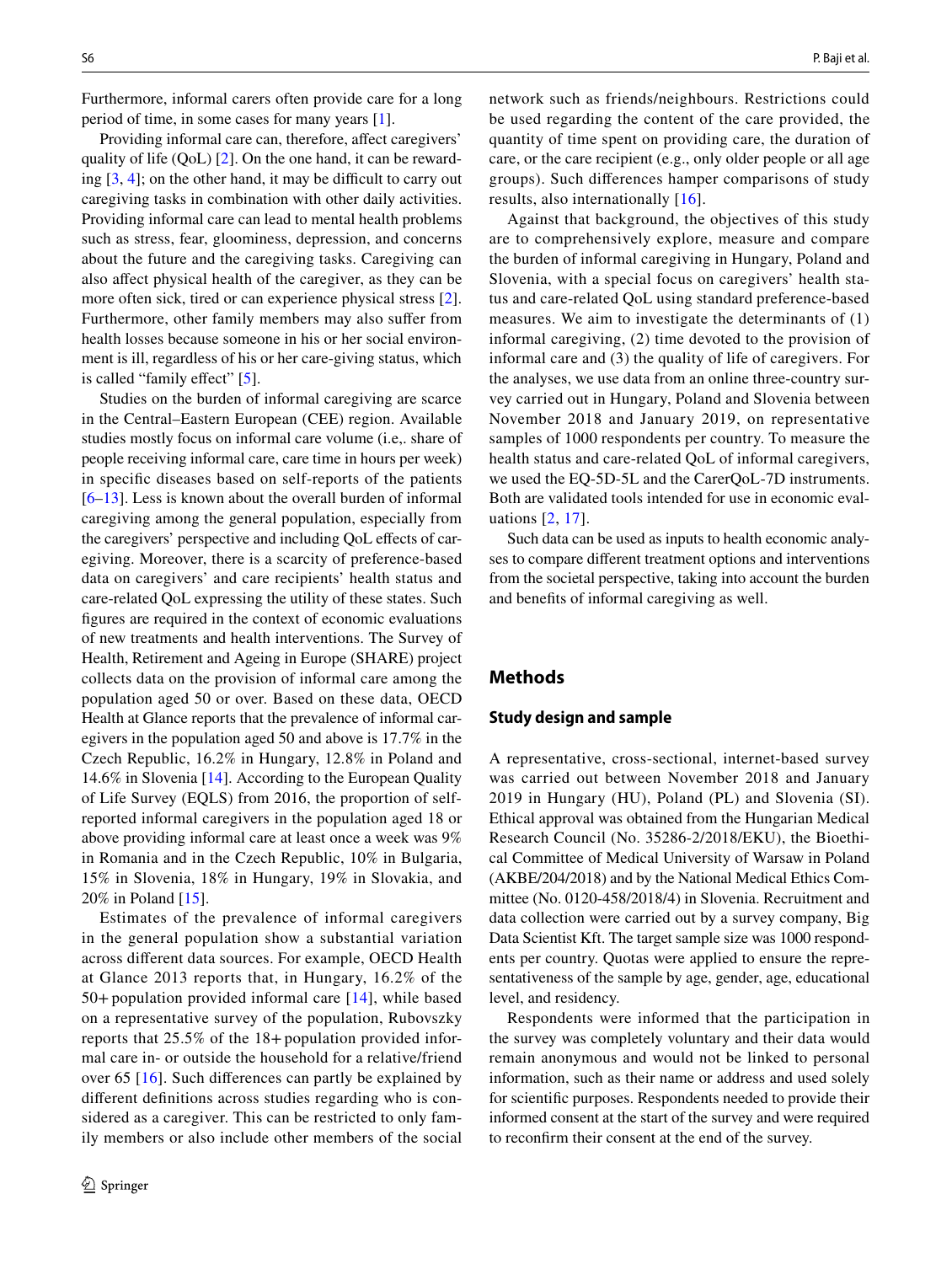#### **Questionnaire**

The data presented here were part of a larger survey with the primary objective to obtain population tarifs for the CarerQol-7D instrument.

Data were collected on the social–demographic characteristics of all respondents (such as age, gender, education, marital status, and current employment status), the household of the respondent (size, monthly net income), the place of residence (type of residence, region), and the health status of the respondent (self-reported health and EQ-5D-5L). Respondents were asked about their experience with informal care, either as a recipient or a provider (i.e., with response options 'No'; 'I have been receiving/have received informal care from a family member or a friend for a longer period of time'; 'I have been providing/have provided care or support to a family member or a friend for a longer period of time/during the past year/in the past'; 'I know a person who provides/has provided or receives/ received unpaid care'). For the analyses in this paper, we focused on current informal caregivers, i.e., those who were providing informal care at the time of the survey.

Informal caregivers were asked to provide further details on the caregiving situation such as: the nature of health problems of the care recipient (mainly mental, mainly physical, or both); the health status of the care recipient (using the EQ-5D-5L Proxy questionnaire) and whether improvement can be expected in the future; relationship to the care recipient; the weekly time allocated to the caregiving tasks; for how long the respondent had been providing care to the care recipient (duration of caregiving); if the care recipient lived in the same household (if not, the travel time to get there); if the caregiving afected the respondent's life negatively, positively, or neither negatively nor positively.

#### **Measurement tools: EQ‑5D‑5L and CarerQol**

The EQ-5D-5L is a generic health status measure that con-sists of two parts [[18](#page-11-7)]. The descriptive system comprises fve dimensions of health (mobility, self-care, usual activities, pain/discomfort, anxiety/depression). Respondents are asked to indicate the problem level (5 levels: 1—no problems, 2—slight problems, 3—moderate problems, 4—severe problems and 5—extreme problems) that best describes their current health status. The digits for the fve dimensions can be combined into a 5-digit number that describes the respondent's health state. Utility scores have been obtained for each health state (EQ-5D-5L index score, value set or tarifs) from representative samples of the general population in several countries, refecting their preferences for diferent health states. Due to a lack of country-specifc value set for Hungary, we used the UK tarifs in our study (value range: −0.285 refecting extreme problems on all dimensions; 1.0 reflecting no problems in any of the five dimensions) [\[19](#page-11-8)]. The second part of the questionnaire is the EQ-VAS, which is a vertical a 0–100 visual analogue scale, also called health thermometer. Its two anchors refer to the worst (value 0) and best (value 100) health states that the respondent can imagine. Respondents are asked to value their current health on this scale. The Proxy version of the EQ-5D-5L has been developed for use in situations where patients are not able to report their own health-related quality of life. We applied this version to assess the care recipients' health status, based on caregivers' responses. This was done as we did not have access to care recipients.

Informal carers were also asked to complete the CarerQol-7D questionnaire. The CarerQol-7D instrument is a validated tool to measure care-related QoL of informal caregivers [\[2](#page-10-1), [17](#page-11-6), [20\]](#page-11-9). It consists of two separate parts: The CarerQol-7D descriptive system includes two positive (fulflment and support) and fve negative (relational problems, mental health problems, problems combining daily activities with care, fnancial problems and physical health problems) caregiving dimensions, each with three answering levels (none, some, a lot). Answers to the seven dimensions of the CarerQol-7D, describe the caregiving situation. Utility scores have been obtained for the diferent CarerQol states from representative samples of the general public in several countries, reflecting their preferences for different states. Utility scores can range from 0 to 100 (representing the worst and the best caregiving situation). In our case, the Dutch population tarifs were used [[21](#page-11-10)] as country-specifc value sets are currently not available for the three countries involved in the study. The second part is the CarerQol-VAS, which measures happiness of caregivers on a horizontal visual analogue scale (VAS) ranging from 0 (completely unhappy) to 10 (completely happy).

The Hungarian, Polish and Slovenian language versions of the CarereQol-7D instrument were developed using independent forward–backward translations. The translations were checked for accuracy by native-speaker researchers involved in this study. The survey questionnaire was piloted on fve respondents in Hungary.

## **Statistical analysis**

Descriptive statistics of caregivers and the caregiving situations are calculated and presented in tables and fgures. Logistic regression analysis was carried out to further explore the determinants of being an informal caregiver in each country. OLS regressions were carried out to explore the determinants of time spent on informal care per week as well as of the care-related quality of life of caregivers measured by the CarerQol-7D instrument. Control variables included in the regressions were: social–demographic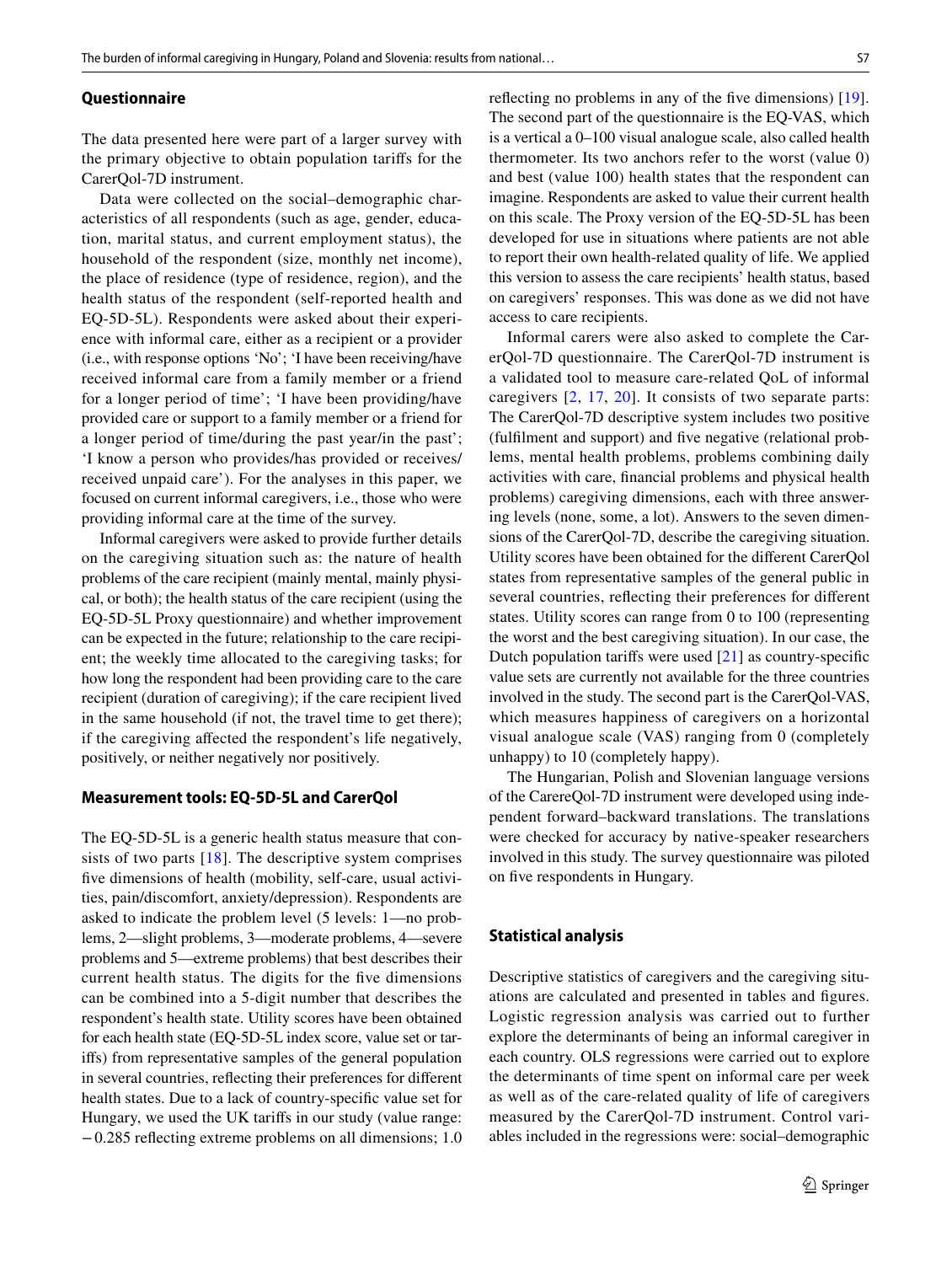characteristics of caregivers and care recipients, as well as characteristics of caregiving situations.

# **Results**

## **Caregivers and caregiving situations**

In each country, of the 1000 respondents (female 51.2, 52.5 and 52.4%; mean age 53.2, 45.1 and 46.4 in Hungary, Poland, and Slovenia, respectively) involved in the survey, a total of 149 (14.9%; 95% CI 12.8–17.3%) in Hungary, 150 (15.0%; 95% CI 12.9–17.4%) in Poland, and 96 (9.6%; 95% CI 7.9–11.6%) in Slovenia reported that they had been providing informal care at the time of the survey. Furthermore, 79/52/42 (HU/PL/SI) respondents reported to had experience with providing informal care prior to the survey, respectively. To allow comparisons with other databases (EQLS, OECD), we also provide the shares of informal caregivers by age groups 18–34, 35–64 and 65+: 10.3, 14.5 and 18.0% in Hungary, 14.1, 15.9 and 13.8% in Poland and 7.3, 11.5 and 6.0% in Slovenia, respectively. Only considering the subsample of respondents aged 50 and over, the shares of informal caregivers (HU/PL/SI) were 17.0, 16.7 and 11.7%, respectively.

The average age of current informal caregivers was 56.1 years in Hungary, 45.6 in Poland, and 48.0 in Slovenia. The share of women among caregivers was the highest in Hungary (58.4%), while it was 50.0% and 51.0% in Poland and Slovenia, respectively. Additional socio-demographic characteristics of caregivers are presented in Table [1](#page-4-0).

Characteristics of the caregiving situations and the care recipients are summarised in Table [2.](#page-5-0) In 78.5%/72.0%/74.0% (HU/PL/SI) of the cases, caregivers had been providing care for more than a year. Caregivers most often provided care to their parents (35.6%/36.7%/41.7%), their parents-in-law (12.1%/8.7%/13.5%), or their partner (12.8%/7.3%/10.4%). Compared to Hungary and Slovenia, in Poland a relatively high share of caregivers provided care to their grandparents (12%). In Hungary and Slovenia, in a majority of the cases, the care recipient did not live in the same household as the caregiver (65.8%/60.4%); while in Poland, 56% did live in the same household. In Hungary, in 49.0% of the cases, the care recipients mainly sufered from physical problems; while in 17.4% of the cases, they mainly suffered from mental problems. A third (33.6%) of the respondents indicated the care recipient sufered from both physical and mental problems, according to the caregivers' report. These shares were 59.3%/12.7%/28.0% in Poland and 44.8%/15.6%/39.6% in Slovenia.

The average EQ-5D-5L index and EQ VAS scores of the caregivers difered between the three countries: EQ-5D-5L scores of caregivers were 0.86 [95% CI 0.83–0.89] in Hungary, 0.77 [95% CI 0.74–0.81] in Poland and 0.84 [95% CI 0.81–0.88] in Slovenia, while EQ VAS scores were 75.0 [95% CI 72.0–78.1], 65.9 [95% CI 62.3–69.4] and 73.1 [95% CI 68.8–77.4], respectively. In Poland and Slovenia, although the age of caregivers and non-caregivers did not difer signifcantly, the EQ-5D-5L index and EQ VAS scores of caregivers were significantly lower than those of non-caregivers (mean EQ-5D-5L scores of noncaregivers were:  $0.83$  SD = 0.19,  $F = 10.17$ ,  $p = 0.0015$ in Poland and 0.90 SD = 0.15,  $F = 9.52$ ,  $p = 0.0021$  in Slovenia; mean EQ VAS scores of non-caregivers were: 69.1 SD = 21.2,  $F = 2.96$ ,  $p = 0.0857$  in Poland and 76.5 SD = 18.0,  $F = 3.00$ ,  $p = 0.0838$  in Slovenia). In Hungary, we found no signifcant diferences between caregivers and non-caregivers (mean EQ-5D-5L scores of non-caregivers:  $0.87$  SD = 0.18,  $F = 0.22$ ,  $p = 0.6413$ ; Mean EQ VAS scores of non-caregivers: 73.7 SD = 20.6,  $F = 0.50$ ,  $p = 0.4779$ ). The average EQ-5D-5L scores of care recipients were 0.53 [95% CI 0.49–0.57] in Hungary, 0.49 [95% CI 0.45–0.54] in Poland and 0.52 [95% CI 0.46–0.58] in Slovenia, while EQ VAS scores were 47.0 [95% CI 43.3–50.7], 44.4 [95% CI 40.9–47.9] and 48.2 [95% CI 43.3–53.1], respectively.

According to the results of the logistic regressions (Table [3,](#page-6-0) columns 1–3), in Poland and Slovenia, lower EQ-5D-5L scores (worse health status) were signifcantly associated with the probability of being a caregiver. In addition to this, odds ratios of being a caregiver were signifcantly higher for women in Hungary and those having tertiary education in Poland. Other variables such as type of residence, age, employment status marital status, household size or income were not signifcantly associated with caregiver status.

## **Time spent on informal care**

The average time spent on informal care per week was 27.6 [95% CI 25.1–35.0] (35.5 [95% CI 29.3–40.2]/28.8 [95% CI 23.1–35.6]) hours in Hungary (Poland/Slovenia). In addition to this, for those not living in the same household as the care recipient, the average travelling time to get to the care recipient's home ranged between 42 and 50 min in the three countries (Table [2](#page-5-0)).

The results of the OLS regressions showed that, in Hungary and Slovenia, those caregivers who were working (or studying) at the time of the survey provided signifcantly less hours of care compared to those without a paid job (13 and 20 h less, respectively). In Slovenia, women provided signifcantly more hours of care than men (i.e., 18 h more on average). In Poland, being married and living in a smaller household were signifcantly associated with more time spent on informal care. Income was signifcantly (negatively) associated with care time in Slovenia.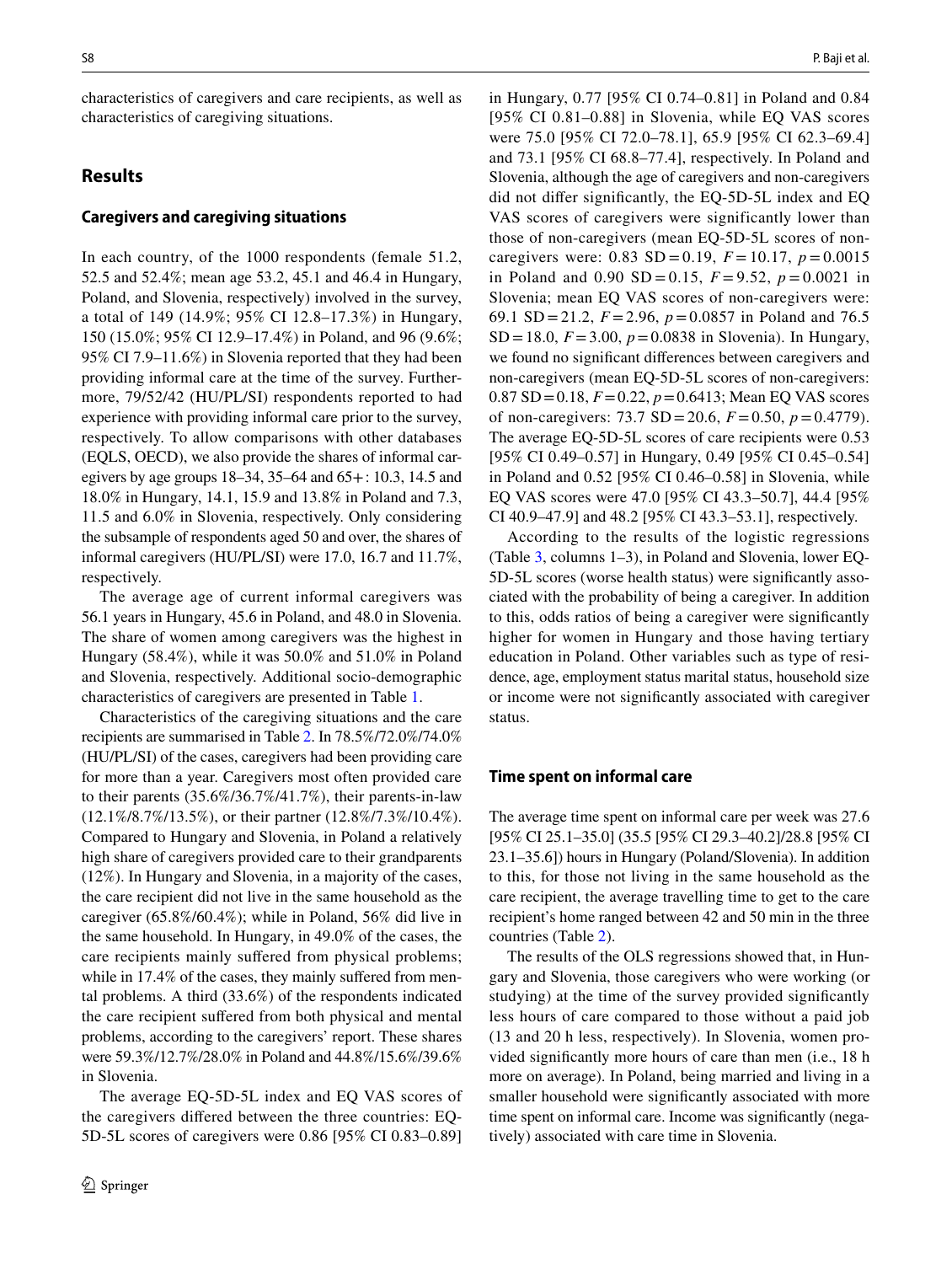<span id="page-4-0"></span>

| <b>Table 1</b> Social–demographic characteristics of informal caregivers |
|--------------------------------------------------------------------------|
|                                                                          |

| Variables                          | Hungary          |       | Poland           |       | Slovenia       |       |
|------------------------------------|------------------|-------|------------------|-------|----------------|-------|
|                                    | $\boldsymbol{N}$ | %     | $\cal N$         | %     | $\cal N$       | %     |
| Total                              | 149              | 100%  | 150              | 100%  | 96             | 100%  |
| Woman                              | 87               | 58.4% | 75               | 50.0% | 49             | 51.0% |
| Age group***                       |                  |       |                  |       |                |       |
| $18 - 34$                          | 14               | 9.4%  | 44               | 29.3% | 19             | 19.8% |
| $35 - 64$                          | 85               | 57.0% | 87               | 58.0% | 68             | 70.8% |
| $65 -$                             | 50               | 33.6% | 19               | 12.7% | 9              | 9.4%  |
| Education***                       |                  |       |                  |       |                |       |
| Primary                            | 28               | 18.8% | 11               | 7.3%  | 11             | 11.5% |
| Secondary                          | 55               | 36.9% | 91               | 60.7% | 59             | 61.5% |
| Tertiary                           | 66               | 44.3% | 48               | 32.0% | 26             | 27.1% |
| Employment***                      |                  |       |                  |       |                |       |
| Employed full time/self-employed   | 59               | 39.6% | 64               | 42.7% | 44             | 45.8% |
| Working part time                  | 6                | 4.0%  | 13               | 8.7%  | 6              | 6.3%  |
| Pensioner                          | 64               | 43.0% | 31               | 20.7% | 21             | 21.9% |
| Disability pensioner               | 5                | 3.4%  | 8                | 5.3%  | $\overline{4}$ | 4.2%  |
| Student                            | $\mathbf{1}$     | 0.7%  | 6                | 4.0%  | 6              | 6.3%  |
| Unemployed (seeking for a job)     | $\overline{4}$   | 2.7%  | $\tau$           | 4.7%  | 8              | 8.3%  |
| Unemployed (not seeking for a job) | $\overline{c}$   | 1.3%  | 5                | 3.3%  | 3              | 3.1%  |
| Homemaker/housewife                | 3                | 2.0%  | 13               | 8.7%  | $\overline{c}$ | 2.1%  |
| Other                              | 5                | 3.4%  | $\mathfrak{Z}$   | 2.0%  | $\overline{c}$ | 2.1%  |
| Settlement type***                 |                  |       |                  |       |                |       |
| Capital                            | 32               | 21.5% | 16               | 10.7% | 13             | 13.5% |
| Town                               | 85               | 57.0% | 107              | 71.3% | 46             | 47.9% |
| Village                            | 32               | 21.5% | 27               | 18.0% | 37             | 38.5% |
| Married/in a relationship (yes)    | 101              | 67.8% | 99               | 66.0% | 72             | 75.0% |
| Self-reported health               |                  |       |                  |       |                |       |
| Excellent                          | 9                | 6.0%  | $\,8$            | 5.3%  | $\,$ 8 $\,$    | 8.3%  |
| Very good                          | 28               | 18.8% | 32               | 21.3% | 31             | 32.3% |
| Good                               | 67               | 45.0% | 74               | 49.3% | 35             | 36.5% |
| Fair                               | 37               | 24.8% | 29               | 19.3% | 16             | 16.7% |
| Poor                               | 8                | 5.4%  | $\boldsymbol{7}$ | 4.7%  | 6              | 6.3%  |
|                                    | Mean             | Sd    | Mean             | Sd    | Mean           | Sd    |
| Age***                             | 56.1             | 14.2  | 45.6             | 15.5  | 48.0           | 14.0  |
| Household size***                  | 2.5              | 2.5   | 3.3              | 3.1   | 3.0            | 1.9   |
| Per capita household income EUR*** | 403              | 245   | 362              | 223   | 763            | 542   |
| EQ-5D-5L index***                  | 0.86             | 0.18  | 0.77             | 0.21  | 0.84           | 0.19  |
| EQ VAS***                          | 75.0             | 18.8  | 65.9             | 21.9  | 73.1           | 21.3  |

\**p*<0.01; \*\**p*<0.05; \*\*\**p*<0.1; diferences in the distributions across countries were tested by Chi-square test. Diferences in means were tested by ANOVA

Regarding the caregiving situation, living in the same household was associated with significantly more time spent on informal care in all the three countries (i.e., 34, 22, and 31 h more per week in Hungary, Poland, and Slovenia, respectively). In Hungary, a higher EQ-5D-5L index of the care recipient was signifcantly associated with less care provided. In Poland, caring for a care recipient for more than

12 months and caring for a neighbour or friend were signifcantly associated with more time spent on informal care, while providing care for a person with only mental health problems was associated with signifcantly less hours. In Slovenia, providing care to a person with both physical and mental health problems was associated with signifcantly more hours spent on informal care.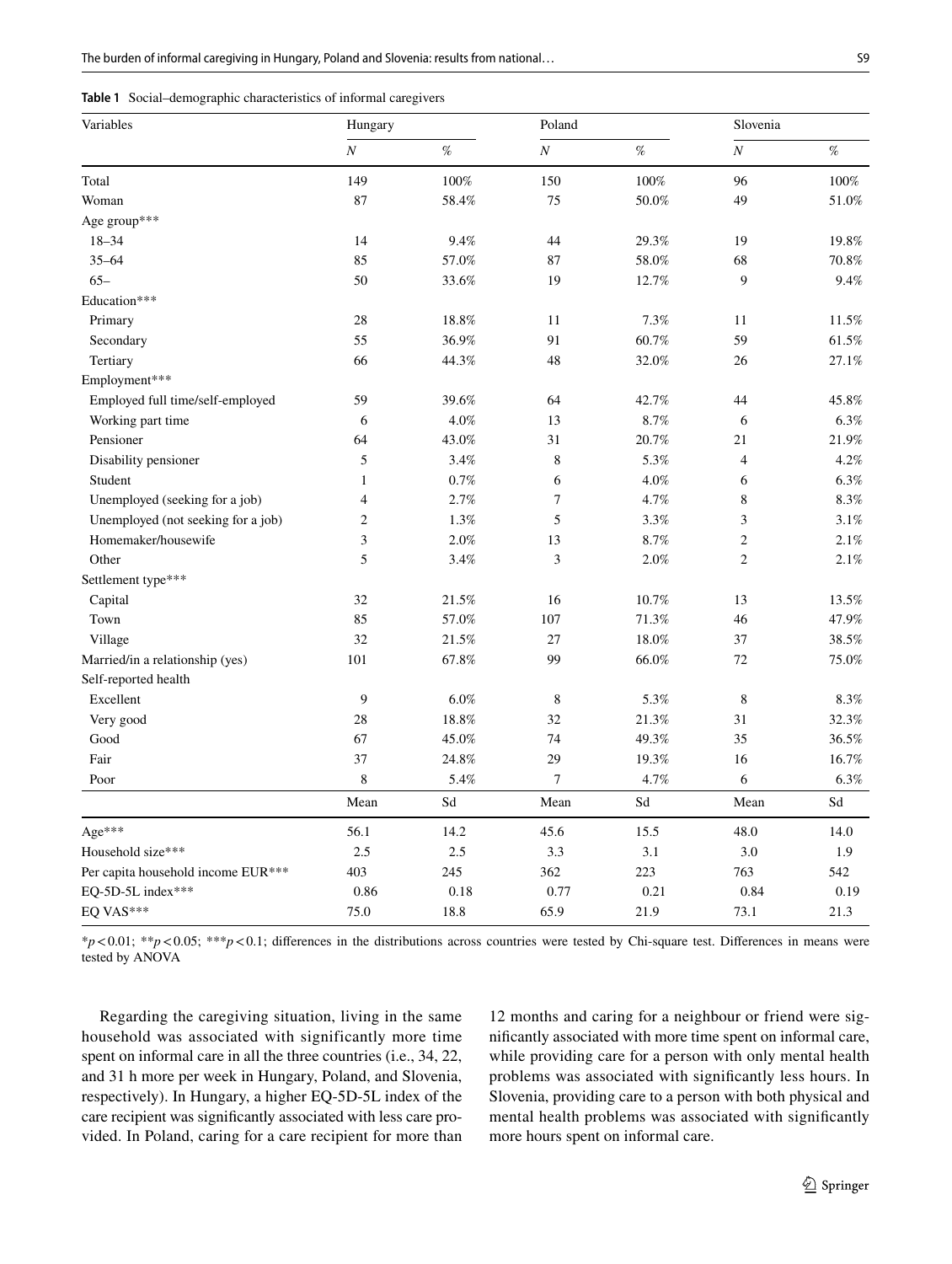#### <span id="page-5-0"></span>**Table 2** Characteristics of caregiving situations

| Variables                                                                       | Hungary        |          | Poland |          | Slovenia       |          |
|---------------------------------------------------------------------------------|----------------|----------|--------|----------|----------------|----------|
|                                                                                 | N <sub>o</sub> | $\%$     | No     | $\%$     | No             | $\%$     |
| Health problem                                                                  |                |          |        |          |                |          |
| Mostly physical problems                                                        | 73             | 49.0%    | 89     | 59.3%    | 43             | 44.8%    |
| Mostly mental problems                                                          | 26             | 17.4%    | 19     | 12.7%    | 15             | 15.6%    |
| Both physical and mental problems                                               | 50             | 33.6%    | 42     | 28.0%    | 38             | 39.6%    |
| Health status of the care recipient (reported by the caregiver)***              |                |          |        |          |                |          |
| Excellent                                                                       | 4              | 2.7%     | 2      | 1.3%     | 4              | 4.2%     |
| Very good                                                                       | $\overline{4}$ | 2.7%     | 9      | $6.0\%$  | 2              | 2.1%     |
| Good                                                                            | 25             | 16.8%    | 41     | 27.3%    | 35             | 36.5%    |
| Fair                                                                            | 90             | 60.4%    | 76     | 50.7%    | 31             | 32.3%    |
| Poor                                                                            | 26             | 17.4%    | 22     | 14.7%    | 24             | 25.0%    |
| Health status is***                                                             |                |          |        |          |                |          |
| Definitive, no improvement is expected in the future (wors-<br>ening may occur) | 108            | 72.5%    | 66     | 44.0%    | 52             | 54.2%    |
| Not definitive, it is expected to improve in the future                         | 26             | 17.4%    | 43     | 28.7%    | 21             | 21.9%    |
| I do not know                                                                   | 14             | 9.4%     | 38     | 25.3%    | 16             | 16.7%    |
| I do not want to answer                                                         | $\mathbf{1}$   | 0.7%     | 3      | 2.0%     | 7              | 7.3%     |
| Care provided for**                                                             |                |          |        |          |                |          |
| 1 month or less                                                                 | 2              | 1.3%     | 4      | 2.7%     | 7              | 7.3%     |
| 2-6 months                                                                      | 12             | 8.1%     | 20     | 13.3%    | 14             | 14.6%    |
| $7-12$ months                                                                   | 18             | 12.1%    | 18     | 12.0%    | $\overline{4}$ | 4.2%     |
| More than 1 year                                                                | 117            | 78.5%    | 108    | 72.0%    | 71             | 74.0%    |
| Relation of care recipient to caregiver                                         |                |          |        |          |                |          |
| Partner                                                                         | 19             | 12.8%    | 11     | 7.3%     | $10\,$         | $10.4\%$ |
| Parent                                                                          | 53             | 35.6%    | 55     | 36.7%    | 40             | 41.7%    |
| Child                                                                           | 12             | 8.1%     | 13     | 8.7%     | 7              | 7.3%     |
| Other family member                                                             | 47             | 31.5%    | 58     | 38.7%    | 34             | 35.4%    |
| Neighbour/friend                                                                | 18             | 12.1%    | 13     | 8.7%     | 5              | 5.2%     |
| Living in the same household***                                                 |                |          |        |          |                |          |
| Yes                                                                             | 51             | 34.2%    | 84     | 56.0%    | 38             | 39.6%    |
| No                                                                              | 98             | 65.8%    | 66     | 44.0%    | 58             | 60.4%    |
| Care experience***                                                              |                |          |        |          |                |          |
| Rather negative                                                                 | 43             | 28.9%    | 23     | 15.3%    | 25             | 26.0%    |
| Neither negative, nor positive                                                  | 69             | 46.3%    | 103    | 68.7%    | 60             | 62.5%    |
| Rather positive                                                                 | 37             | $24.8\%$ | $24\,$ | $16.0\%$ | 11             | $11.5\%$ |
|                                                                                 | Mean           | Sd       | Mean   | Sd       | Mean           | Sd       |
| EQ-5D-5L index care recipient                                                   | 0.53           | 0.25     | 0.49   | 0.29     | 0.52           | 0.32     |
| EQ VAS care recipient**                                                         | 47.0           | 22.7     | 44.4   | 21.9     | 48.2           | 24.2     |
| CarerQol-7D overall score***                                                    | 76.0           | 16.2     | 69.6   | 17.6     | 70.9           | 18.0     |
| CarerQol-VAS                                                                    | 6.8            | 2.3      | 6.4    | 2.1      | 6.6            | 2.2      |
| Care time (hours/week)                                                          | 27.6           | 35.4     | 35.5   | 40.6     | 28.8           | 36.9     |
| Travel time for those who live in a separate household (min)                    | 42.1           | 53.6     | 48.4   | 58.2     | 50.0           | 61.0     |

\**p*<0.1; \*\**p*<0.05; \*\*\**p*<0.01; diferences in the distributions across countries were tested by Chi-square test. Diferences in means were tested by ANOVA

# **Quality of life of caregivers**

The distributions of answers per CarerQol-7D domain are presented in Fig. [1.](#page-7-0) In Hungary, most problems were reported in the domains "combining care tasks with daily activities" (64% of respondents reported some or a lot of problems) and "physical health" (56%). In Poland, the most problems were reported in the domains "physical health"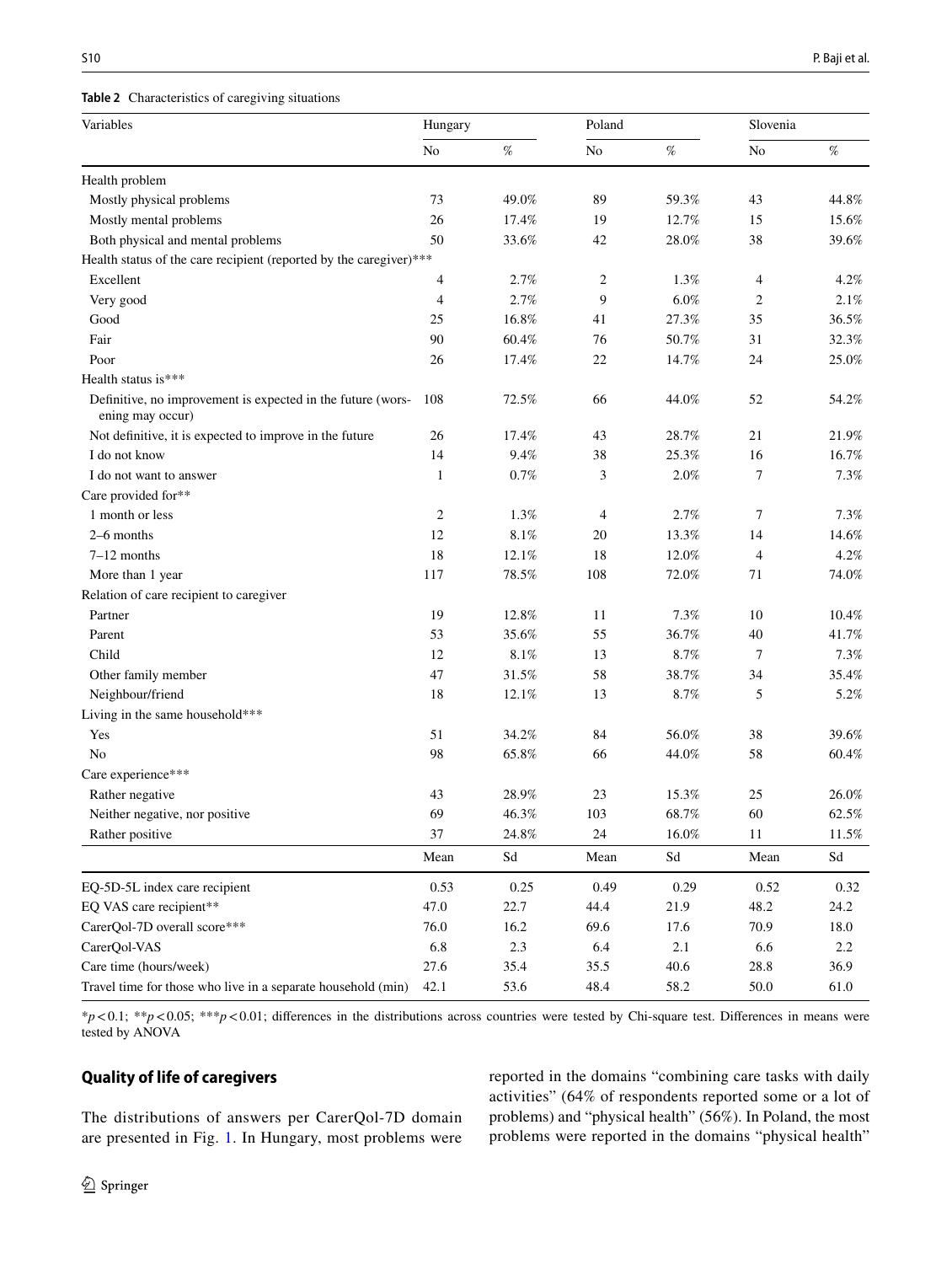# <span id="page-6-0"></span>**Table 3** Results of the regression analyses

| Variables                                                               | (1)                          | (2)                             | (3)                                       | (4)                       | (5)                      | (6)                       | (7)                       | (8)                       | (9)                     |
|-------------------------------------------------------------------------|------------------------------|---------------------------------|-------------------------------------------|---------------------------|--------------------------|---------------------------|---------------------------|---------------------------|-------------------------|
|                                                                         | <b>OR</b>                    | <b>OR</b>                       | <b>OR</b>                                 | <b>OLS</b>                | <b>OLS</b>               | <b>OLS</b>                | <b>OLS</b>                | <b>OLS</b>                | <b>OLS</b>              |
|                                                                         | Being a<br>caregiver<br>HU   | Being a<br>caregiver<br>PL      | Being a<br>caregiver<br>SI                | Care time<br>HU           | Care time<br>PL          | Care time<br>SI           | CarerQol score<br>HU      | CarerQol score<br>PL      | CarerQol score<br>SI    |
| Caregivers' characteristics                                             |                              |                                 |                                           |                           |                          |                           |                           |                           |                         |
| Woman<br>(base: man)                                                    | 1.689**<br>$(1.009 - 2.828)$ | 0.863<br>$(0.594 - 1.254)$      | 0.952<br>$(0.578 - 1.568)$                | 6.822<br>(1.312)          | 9.939<br>(1.557)         | 17.90**<br>(2.040)        | 4.366*<br>(1.836)         | 0.222<br>(0.0796)         | $-0.165$<br>$(-0.0356)$ |
| Age                                                                     | 1.012<br>$(0.991 - 1.032)$   | 1.000<br>$(0.987 - 1.012)$      | 1.011<br>$(0.991 - 1.031)$                | $-0.321$<br>$(-1.282)$    | $-0.123$<br>$(-0.399)$   | $-0.244$<br>$(-0.588)$    | 0.0264<br>(0.199)         | 0.147<br>(1.146)          | 0.347<br>(1.591)        |
| Education: pri-<br>mary<br>(base: secondary)                            | 1.035<br>$(0.564 - 1.897)$   | 0.649<br>$(0.306 - 1.379)$      | 0.545<br>$(0.215 - 1.383)$                | 2.562<br>(0.365)          | $-13.67$<br>$(-1.062)$   | 0.975<br>(0.0326)         | 3.593<br>(1.197)          | $-7.633*$<br>$(-1.806)$   | $-11.29$<br>$(-1.169)$  |
| Education: tertiary<br>(base: secondary                                 | 1.404<br>$(0.832 - 2.370)$   | $1.937***$<br>$(1.269 - 2.957)$ | 0.971<br>$(0.556 - 1.698)$                | $-0.925$<br>$(-0.117)$    | $-5.510$<br>$(-0.793)$   | $-6.970$<br>$(-0.685)$    | 0.402<br>(0.127)          | $-1.988$<br>$(-0.618)$    | 2.023<br>(0.424)        |
| Working<br>(base: no paid job)                                          | 1.049<br>$(0.574 - 1.917)$   | 0.908<br>$(0.600 - 1.375)$      | 0.773<br>$(0.440 - 1.358)$                | $-13.01*$<br>$(-1.975)$   | 4.240<br>(0.531)         | $-20.04***$<br>$(-2.672)$ | 0.349<br>(0.0945)         | 0.754<br>(0.278)          | $-2.341$<br>$(-0.492)$  |
| Living in a village<br>(base: living in a<br>town)                      | 0.784<br>$(0.430 - 1.430)$   | 0.904<br>$(0.559 - 1.464)$      | 1.430<br>$(0.835 - 2.451)$                | $-8.329$<br>$(-1.232)$    | 5.260<br>(0.534)         | $-16.19$<br>$(-1.274)$    | $-3.005$<br>$(-0.920)$    | $-2.010$<br>$(-0.492)$    | 3.703<br>(0.711)        |
| Living in the<br>capital<br>(base: living in a<br>town)                 | 0.721<br>$(0.367 - 1.417)$   | 0.719<br>$(0.378 - 1.371)$      | 0.863<br>$(0.406 - 1.836)$                | 11.59<br>(1.022)          | 0.785<br>(0.0826)        | $-17.04$<br>$(-1.265)$    | $-2.786$<br>$(-0.894)$    | $-1.952$<br>$(-0.293)$    | $-9.691$<br>$(-1.247)$  |
| Married/partner<br>(base: not married)                                  | 1.052<br>$(0.624 - 1.772)$   | 0.874<br>$(0.589 - 1.297)$      | 1.501<br>$(0.843 - 2.671)$                | $-0.0798$<br>$(-0.00857)$ | 12.70*<br>(1.938)        | 7.947<br>(0.843)          | 1.802<br>(0.542)          | 0.700<br>(0.205)          | 0.0541<br>(0.0128)      |
| HH size                                                                 | 0.959<br>$(0.822 - 1.120)$   | 1.016<br>$(0.969 - 1.066)$      | 1.023<br>$(0.892 - 1.173)$                | $-2.615$<br>$(-0.890)$    | $-2.776**$<br>$(-2.347)$ | $-0.139$<br>$(-0.0383)$   | 2.364*<br>(1.938)         | $1.171**$<br>(2.117)      | $-0.992$<br>$(-0.646)$  |
| HH income per<br>capita                                                 | 1.000<br>$(0.999 - 1.001)$   | 1.000<br>$(0.999 - 1.001)$      | 1.000<br>$(0.999 - 1.000)$                | $-0.0248$<br>$(-1.648)$   | $-0.00573$<br>$(-0.316)$ | $-0.0304**$<br>$(-2.232)$ | 0.0121<br>(1.414)         | $0.0235***$<br>(2.945)    | 0.00147<br>(0.172)      |
| EQ-5D-5L index<br>score                                                 | 1.128<br>$(0.265 - 4.811)$   | $0.291***$<br>$(0.130 - 0.655)$ | $0.226**$<br>$(0.0708 - 0.721)$ $(1.021)$ | 16.58                     | 12.83<br>(0.705)         | 30.12<br>(1.188)          | 44.05***<br>(5.551)       | 17.28**<br>(2.141)        | 34.72**<br>(2.192)      |
| Care recipients' characteristics                                        |                              |                                 |                                           |                           |                          |                           |                           |                           |                         |
| Mainly mental<br>health problems<br>(base: only physi-<br>cal)          |                              |                                 |                                           | 2.242<br>(0.290)          | $-16.67*$<br>$(-1.831)$  | 18.65<br>(1.653)          | $-13.78***$<br>$(-3.657)$ | $-14.67***$<br>$(-3.024)$ | 0.377<br>(0.0633)       |
| Mental and<br>physical health<br>problems<br>(base: only physi-<br>cal) |                              |                                 |                                           | 2.732<br>(0.372)          | $-1.193$<br>$(-0.113)$   | $16.56*$<br>(1.960)       | $-7.752**$<br>$(-2.597)$  | $-7.715*$<br>$(-1.950)$   | 1.805<br>(0.341)        |
| EO-5D-5L Proxy<br>index score of<br>care recipient                      |                              |                                 |                                           | $-24.04*$<br>$(-1.880)$   | $-15.44$<br>$(-1.076)$   | 0.419<br>(0.0201)         | 8.965<br>(1.395)          | 3.465<br>(0.634)          | 12.96<br>(1.217)        |
| Health state is<br>definitive: no                                       |                              |                                 |                                           | $-8.444$                  | 1.590                    | $-8.218$                  | 7.246*                    | 3.080                     | $-3.597$                |
| (base: definitive)                                                      |                              |                                 |                                           | $(-0.910)$                | (0.173)                  | $(-0.805)$                | (1.903)                   | (0.771)                   | $(-0.581)$              |
| Health state is<br>definitive: do not<br>know<br>(base: definitive)     |                              |                                 |                                           | 15.16<br>(1.046)          | $-6.711$<br>$(-0.760)$   | 5.908<br>(0.483)          | $-2.351$<br>$(-0.529)$    | 3.241<br>(0.860)          | $-0.883$<br>$(-0.133)$  |
| Caregiving situations' characteristics                                  |                              |                                 |                                           |                           |                          |                           |                           |                           |                         |
| Duration: since<br>$6-12$ months<br>(base: < 6 months)                  |                              |                                 |                                           | 1.793<br>(0.177)          | 2.509<br>(0.333)         | 30.36<br>(1.386)          | 15.18***<br>(3.313)       | $-0.249$<br>$(-0.0452)$   | $-5.371$<br>$(-0.438)$  |
| Duration: more<br>than 12 months<br>(base: < 6 months)                  |                              |                                 |                                           | 6.972<br>(0.762)          | 20.54**<br>(2.482)       | 26.35<br>(1.389)          | 12.39***<br>(3.469)       | $-0.0394$<br>$(-0.00868)$ | $-1.532$<br>$(-0.275)$  |
| Caregiver's partner<br>(base: other family<br>member)                   |                              |                                 |                                           | 4.863<br>(0.353)          | 10.75<br>(0.463)         | $-11.29$<br>$(-0.790)$    | $-2.188$<br>$(-0.429)$    | $-0.387$<br>$(-0.0611)$   | $-2.773$<br>$(-0.361)$  |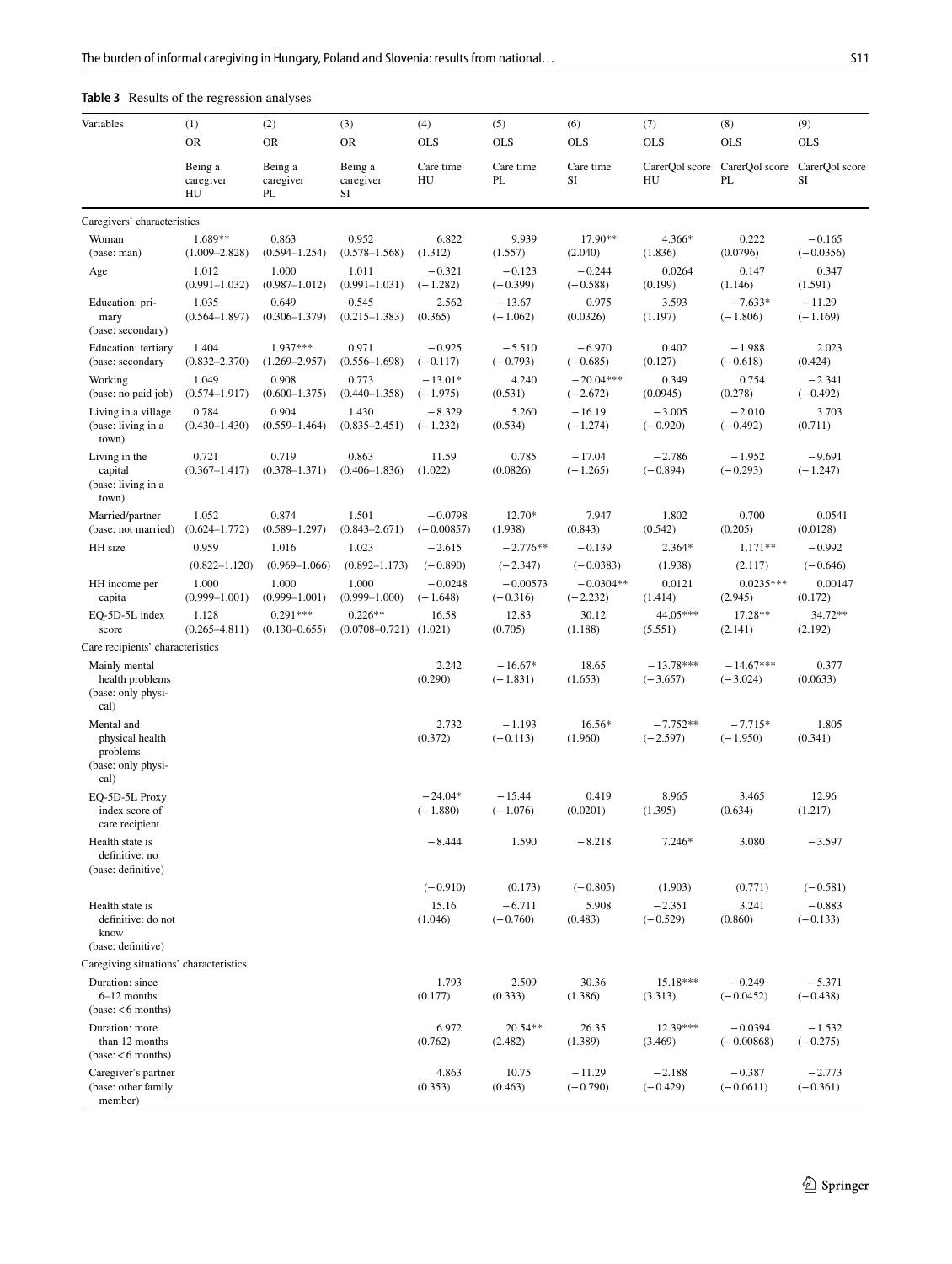### **Table 3** (continued)

| Variables                                                          | (1)                                                | (2)                        | (3)                         | (4)                    | (5)                       | (6)                    | (7)                      | (8)                    | (9)                     |
|--------------------------------------------------------------------|----------------------------------------------------|----------------------------|-----------------------------|------------------------|---------------------------|------------------------|--------------------------|------------------------|-------------------------|
|                                                                    | <b>OR</b>                                          | <b>OR</b>                  | <b>OR</b>                   | <b>OLS</b>             | <b>OLS</b>                | <b>OLS</b>             | <b>OLS</b>               | <b>OLS</b>             | <b>OLS</b>              |
|                                                                    | Being a<br>caregiver<br>HU                         | Being a<br>caregiver<br>PL | Being a<br>caregiver<br>SI  | Care time<br>HU        | Care time<br>PL           | Care time<br><b>SI</b> | CarerOol score<br>HU     | CarerQol score<br>PL   | CarerOol score<br>SI    |
| Caregiver's parent<br>(base: other family<br>member)               |                                                    |                            |                             | 0.287<br>(0.0377)      | $-2.009$<br>$(-0.244)$    | $-4.909$<br>$(-0.417)$ | 3.451<br>(1.103)         | $-2.939$<br>$(-0.792)$ | 1.307<br>(0.295)        |
| Caregiver's child<br>(base: other family<br>member)                |                                                    |                            |                             | $-7.872$<br>$(-0.493)$ | 11.91<br>(0.901)          | 13.95<br>(0.646)       | 13.49***<br>(2.964)      | $-4.725$<br>$(-0.891)$ | $-16.23*$<br>$(-1.810)$ |
| Caregiver's friend/<br>neighbour<br>(base: other family<br>member) |                                                    |                            |                             | $-1.997$<br>$(-0.257)$ | 28.49*<br>(1.706)         | $-31.57$<br>$(-0.966)$ | 6.526<br>(1.289)         | $-0.994$<br>$(-0.186)$ | $-3.237$<br>$(-0.297)$  |
| Living in the same<br>HH<br>(base: different<br>HH)                |                                                    |                            |                             | $34.22***$<br>(2.660)  | $22.14***$<br>(3.299)     | $30.95**$<br>(2.402)   | $-8.936**$<br>$(-2.112)$ | 2.173<br>(0.659)       | 1.977<br>(0.281)        |
| Care time (hours/<br>week)                                         |                                                    |                            |                             |                        |                           |                        | $0.0605*$<br>(1.909)     | 0.00250<br>(0.0610)    | 0.0469<br>(0.823)       |
| Constant                                                           | $0.0363***$<br>$(0.00622 - 0.212) (0.212 - 2.537)$ | 0.734                      | 0.266<br>$(0.0359 - 1.968)$ | 36.48<br>(1.289)       | $-0.0590$<br>$(-0.00253)$ | $-15.85$<br>$(-0.375)$ | 4.385<br>(0.252)         | 38.33***<br>(3.553)    | 24.14<br>(1.217)        |
| <b>Observations</b>                                                | 842                                                | 914                        | 872                         | 134                    | 144                       | 81                     | 134                      | 144                    | 81                      |
| $R$ -squared                                                       |                                                    |                            |                             | 0.378                  | 0.307                     | 0.447                  | 0.640                    | 0.293                  | 0.388                   |
| $F >$ test                                                         |                                                    |                            |                             | 2.375                  | 2.362                     | 2.652                  | 17.18                    | 2.616                  | 3.672                   |

Columns 1–3: robust 95% confdence intervals are in parentheses; columns: 4–9: robust standard errors are in parentheses. The number of observations in the OLS regression is lower than the number of caregivers in each country due to missing values for the income question

#### *HH* household

\*\*\**p*<0.01, \*\**p*<0.05, \**p*<0.1

<span id="page-7-0"></span>

no some a lot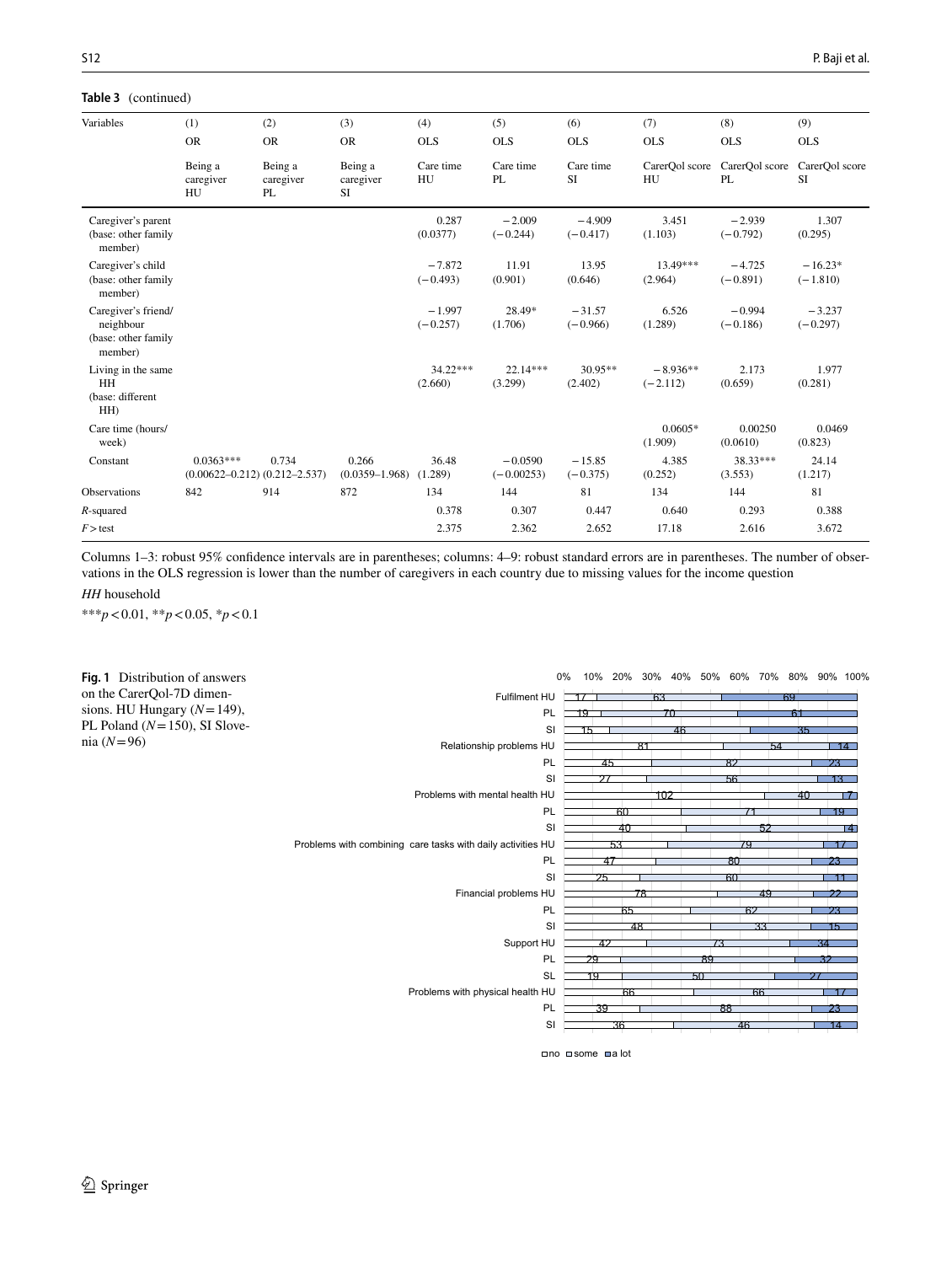(74%) and "relationship with the care recipient" (70%). In Slovenia, most problems were reported in the domains "problems with combining care tasks with daily activities" (74%) and "relationship with the care recipient" (72%). Least problems were reported with own mental health (32%) in Hungary, and with fnances in Poland (57%) and Slovenia (50%).

Regarding the positive CarerQol domains, 89% (87%, 84%) of caregivers experienced some or a lot of fulflment in Hungary (Poland, Slovenia); while, respectively, 72, 81 and 80% reported to receive some or a lot of support if needed.

As shown in Table [2,](#page-5-0) the CarerQol-7D utility scores differed substantially across the three countries (76.0 [95% CI 73.3–78.6] in Hungary, 69.6 [95% CI 66.7–72.4] in Poland and 70.9 [95% CI 67.3–74.5] in Slovenia). The CarerQol-VAS happiness scores were more similar (with 6.8 [95% CI 6.4–7.2], 6.4 [95% CI 6.0–6.7] and 6.6 [95% CI 6.1–7.0], respectively).

According to the regression results (in Table [3](#page-6-0)), higher EQ-5D-5L scores (better health) of caregivers were associated with higher CarerQol-7D scores in all the three countries. Living in a larger household was signifcantly associated with higher CarerQol-7D scores in Hungary and Poland. In Hungary, women reported signifcantly higher CarerQol-7D scores than men. In Poland, primary education and lower per capita household income were associated with signifcantly lower CarerQol-7D scores.

Regarding caregiving situations, caring for a patient with mental health problems (considering both subgroups of 'mainly mental' and 'physical and mental' problems) was associated with signifcantly lower CarerQol-7D scores in Hungary and Poland. In Hungary, caring for a person for more than 6 months, living in a separate household than the care recipient, potential improvement of the health of the care recipient, and hours spent on informal care were all signifcantly and positively associated with CarerQol-7D scores. Regarding the relationship with the care recipient, caring for a child of any age (compared to other family members) was associated with a signifcantly higher CarerQol-7D score in Hungary, but lower scores in Slovenia.

# **Discussion**

In this study, we provided comparative descriptions of informal care and explored the determinants of (the impact of) being an informal caregiver in three CEE countries, namely Hungary, Slovenia and Poland. Associations between caregivers' characteristics, caregiving situations and the time spent on informal care were investigated. This was the frst study using the CarerQol-7D instrument to measure the care-related QoL of caregivers in Hungary, Poland and Slovenia among the general population. Another novelty of this research was that the health status of both caregivers and care recipients was assessed with the EQ-5D-5L questionnaire.

## **Informal caregivers**

We found that in our online sample, 14.9% of the adult population had been providing informal care to a relative or a friend in Hungary, while this share was 15% in Poland and 9.6% in Slovenia. These percentages are lower than those reported by the interview-based EQLS among the population aged 18 and over (18, 20 and 15%, respectively) [\[15](#page-11-4)]. For the subgroups of respondents aged 50 and over, the proportions of caregivers were close to those reported by the OECD for the same age group in Hungary (17.0% vs. 16.2%), somewhat higher than those reported in Poland (16.7% vs. 12.8%), and slightly lower than those reported for Slovenia (11.7% vs. 14.6%). For Hungary, Rubovszky in 2017 [[16\]](#page-11-5) provided a much higher estimate in a representative, phone interview-based study (25.5%).

According to our results, informal caregivers have diverse socio-demographic backgrounds, both within and across countries. However, some typical features deserve mentioning. Informal care providers most often were mostly in the age category 35–64 (i.e., working age), and provided care for their parents (in-law). Most care recipients sufered from physical problems in all the three countries; however, a substantial percentage (28–40%) sufered from both physical and mental health problems. Care recipients' EQ-5D-5L scores varied between 0.49 and 0.53, and the EQ VAS score between 44.4 and 48.2 across the countries. This highlights their substantial health problems. Due to lack of population norms in Hungary and Slovenia, we could not compare the health status of the caregivers to that of the general public. The average EQ VAS score of the caregivers was slightly lower in Hungary, nearly identical in Slovenia and slightly higher in Poland than that of the respective age group in the general population [[22](#page-11-11)]. In Poland and Slovenia, the EQ-5D-5L scores and EQ VAS scores of caregivers were signifcantly lower than those of non-caregivers in our sample. No signifcant diference between caregivers and non-caregivers was observed in Hungary.

Results of regression analyses revealed that Hungarian women had a higher probability of being a caregiver. Having tertiary education was associated with a higher probability of being a caregiver in Poland. EQ-5D-5L scores of caregivers were (negatively) associated with caregiver status in Poland and Slovenia. Other variables such as type of residence, age, employment status, marital status, household size, or income were not signifcantly associated with caregiver status. Previous studies report that women are more likely to be an informal caregiver, for example, OECD Health at Glance reports that the share of women among informal caregivers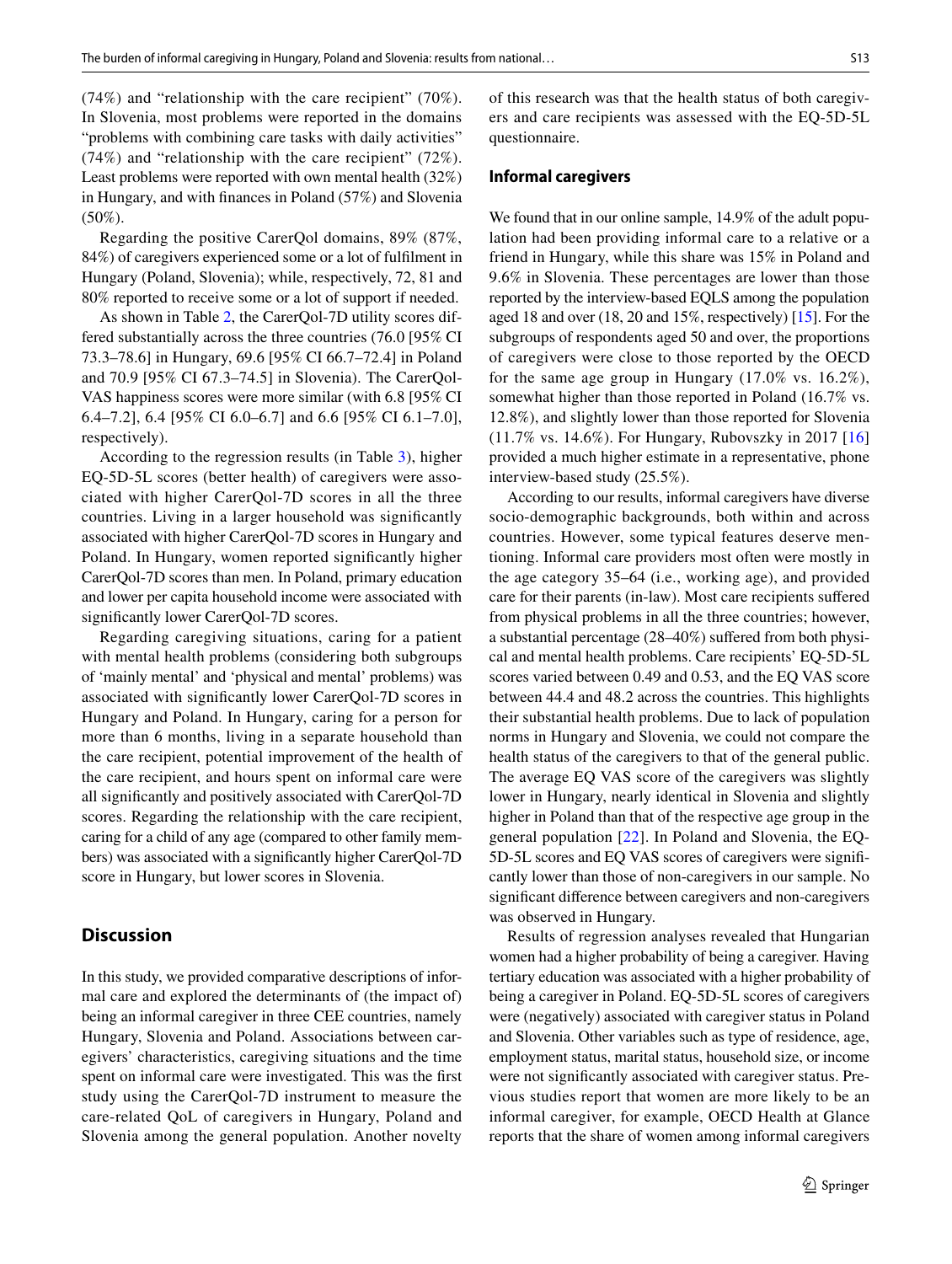(among the population  $50+$ ), is  $71.0\%$  in Hungary,  $64.6\%$  in Poland 60.6% in Slovenia [\[14](#page-11-3)]. In contrast, the EQLS survey reported similar rates for males and females in Hungary [\[15\]](#page-11-4). For Hungary, Rubovszky reported that informal caregiver tend to be middle-aged women with children, living in deprived areas with a below-average household income [\[16\]](#page-11-5). However, in our samples, age and type of residence were not signifcantly associated with being a caregiver.

## **Time spent on informal care**

In our study, we found caregivers to spend an average of 27.6 h per week on informal care in Hungary, 35.5 in Poland, and 28.8 in Slovenia. This corresponds to 69, 89 and 72% of a usual 40-h workweek (in a paid job). As a large majority of caregivers were working or studying, these fndings suggest that care hours substantially reduced leisure time. Moreover, a majority of caregivers did not live together with the care recipient in Hungary and Poland. Hence, they had to travel regularly to provide care, which took substantial amounts of time as well. In about two-thirds of the cases, care lasted for more than 1 year, indicating a longstanding strain on involved caregivers. For Hungary, Rubovsky [[16](#page-11-5)] reported an average of 26.7 h per week spent on care, which closely resembles our fndings. For further comparison, Beretzky and Péntek [[6\]](#page-11-1) reported average informal care time (hours/ week) in Hungary for several chronic conditions. Among those who reported to receive informal care, the highest number of informal care hours was reported for caring for dementia and epilepsy patients (82.8 and 40.9 h/week), followed by patients with benign prostatic hyperplasia (23.2 h/ week) and multiple sclerosis (20.5 h/week). Informal care time varied between 15 and 20 h per week in systemic sclerosis, psoriatic arthritis, and Parkinson-disease and between 10 and 15 h per week for psoriasis, rheumatoid arthritis, endometriosis, schizophrenia, AMD and osteoporosis.

Living in the same household as the care recipient was associated with signifcantly more time spent on informal care in all the three countries. Caregivers with paid jobs provided less hours of care in Hungary and Slovenia. Other variables were not systematically associated with time spent on caregiving in the three countries. Only in Hungary, informal care time was found to increase with worse health status of the care recipients, as measured with the EQ-5D-5L instrument. A similar association was found by Beretzky and Péntek [\[6](#page-11-1)]. The Hungarian results, moreover, are in line with an algorithm to estimate the amount of informal care hours based on EQ-5D data [\[23](#page-11-12)].

#### **Quality of life of informal caregivers**

The mean CarerQol-7D scores were 76.0 in Hungary, 69.6 in Poland and 70.9 in Slovenia. The CarerQol-VAS happiness scores were 6.8, 6.4 and 6.6, respectively. Happiness scores are similar to the average happiness scores of the total population measured by the EQLS 2016 in Hungary and Slovenia (7 and 7) but slightly lower in Poland (8) (considering methodological diferences, as happiness was measured on a 1–10 scale in the EQLS survey, while on a 0–10 scale in our study by the CarerQol-VAS instrument) [[24](#page-11-13)]. For further comparison, the CarerQol-7D scores and CarerQol-VAS happiness scores of caregivers of Alzheimer patients from eight European countries were reported in the same range (between 72–80; and 5.6–7.0 across countries) [\[25](#page-11-14)]. Higher scores were reported in a multi-centre study with caregivers of children with drug-resistant epilepsy (81.4/6.9; *N*=181) [[26\]](#page-11-15) and among caregivers of Dutch elderly after a hip fracture  $(83.7/7.6, N = 123)$   $[27]$  $[27]$ . On the other hand, somewhat lower scores were reported for caregivers providing palliative care in Australia (73.5/5.8; *N*=97) [[28\]](#page-11-17).

The care-related QoL of caregivers (CarerQol-7D) was signifcantly associated with the health status of the care recipient in all countries, as was also found in previous studies [[26,](#page-11-15) [29](#page-11-18)]. Furthermore, in Hungary and Poland, we observed lower care-related QoL for those who were caring for patients with mental health problems. Similarly, Karg et al. reported that caring for a relative with dementia was associated with poorer health and lower QoL than caring for non-dementia patients [\[30\]](#page-11-19). Furthermore, in Hungary, caring for someone longer than 6 months was associated with higher care-related QoL of caregivers, which might indicate adaptation to the caregiving situation or relate to underlying care needs. Also, time spent on caring and whether the caregiver and the care recipient lived in the same household were associated with CarerQoL scores in Hungary.

# **Limitations**

Regarding the limitations of our study, some issues deserve noting. First, although we aimed to include representative samples, at least for the internet using population in the three countries, some population groups were over- and underrepresented in our fnal samples. This may also be the case for (specifc) informal caregivers, since one may expect (burdened) caregivers to be less likely to voluntarily participate in an online survey. Second, performing a web-based survey may have further infuenced our results in terms of how engaged respondents were in answering the survey. Third, we did not distinguish between primary and other caregivers. Hence, if a person indicated to provide care for someone, and identifed themselves as informal caregivers, other caregivers could also be involved in caring for the same care recipient (and potentially have an even higher burden of caregiving). Focusing only on primary caregivers (as is often the case in clinical contexts) may lead to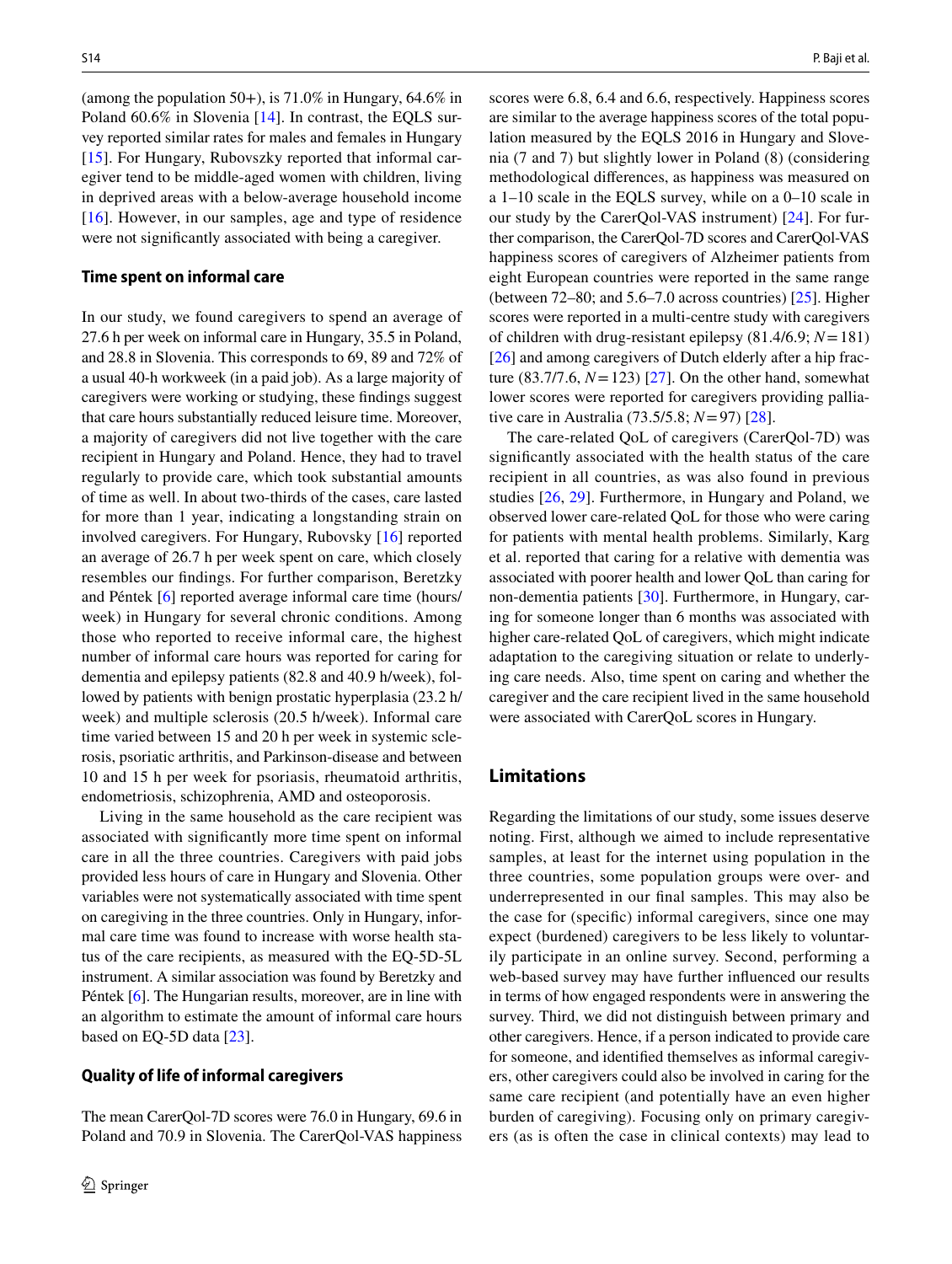diferent results. Fourth, even though our total samples of 1000 per country were sizeable, sample sizes of the subgroups of caregivers were relatively small, which limits the statistical power of our analyses, also in relation to the large number of variables included in the regressions [[31](#page-11-20)]. The relatively small sample sizes may also explain some of the diferences observed between countries. We have carried out robustness checks applying step-wise approach for the OLS regressions and also a combined analysis for the three countries, both providing similar results (tables are available on request from the authors). Fifth, we obtained information on the care recipient only through the caregivers, which may have resulted in less accurate descriptions of their health and well-being. Sixth, we used translated versions of the CarerQol instrument and other survey questions. Further indepth research is needed on the construct validity of these translations. Moreover, we used the Dutch valuation set for the CarerQol and UK tarifs for the EQ-5D-5L instrument. This may have impacted results and future research should focus on the development of population tarifs for both instruments in CEE countries. These would provide more accurate refections of preferences in the respective countries. Finally, while already elaborate, our study focused on some elements of the burden of informal care, leaving out other elements like direct costs of caregivers (e.g., for travel or home adaptations), reduced labour force participation, as well as information on the (supplementary or complementary) utilisation of formal long-term care and other health care services by care recipients.

# **Concluding**

In summary, we confrmed that informal caregiving is a common phenomenon in the CEE region. The amount of time spent on informal care is substantial, often in combination with paid work, underlining the substantial burden on caregivers. This can lead to important well-being and health effects. Indeed, in Poland and Slovenia, we observed signifcantly lower health scores in caregivers compared to non-caregivers. This emphasises the need for more research and knowledge in this area, also given the reliance of many health care systems on informal caregivers in the total provision of care.

This was the frst study using the CarerQol-7D instrument to measure care-related quality of life of informal caregivers in the general population in Central-Eastern Europe. The CarerQol-7D appears to be a valid instrument to measure care-related QoL in the general population, showing a strong association with the EQ-5D-5L instrument. Our results suggest that caring for people with mental health problems may impact care-related QoL negatively. Hence, more attention and support could be provided to those caregivers, for instance by implementing targeted mental health policies and training and supporting caregivers in this context. More attention paid to informal care in research, policy and clinical practice remains warranted. The fact that this care is often unpaid does not mean it is free. It can come at the high price of sacrifcing resources, time, well-being and health and is of great value to patients and society.

**Acknowledgements** Open access funding provided by Corvinus University of Budapest (BCE). This research was supported by the Higher Education Institutional Excellence Program of the Ministry of Human Capacities in the framework of the 'Financial and Public Services' research project (20764-3/2018/FEKUTSTRAT) at Corvinus University of Budapest. Authors are grateful to Job van Exel for his contribution to the study design.

## **Compliance with ethical standards**

**Conflict of interest** In connection with writing this article, PB received grant support from the Higher Education Institutional Excellence Program of the Ministry of Human Capacities in the framework of the 'Financial and Public Services' research project (20764-3/2018/FE-KUTSTRAT) at Corvinus University of Budapest. DG, VR, WB, ZZ, LG and MP declare no conflict of interest.

**Ethical approval** All procedures performed in studies involving human participants were in accordance with the ethical standards of the institutional and/or national research committee and with the 1964 Helsinki declaration and its later amendments or comparable ethical standards.

**Informed consent** Informed consent was obtained from all participants included in the study.

**Open Access** This article is distributed under the terms of the Creative Commons Attribution 4.0 International License ([http://creativeco](http://creativecommons.org/licenses/by/4.0/) [mmons.org/licenses/by/4.0/](http://creativecommons.org/licenses/by/4.0/)), which permits unrestricted use, distribution, and reproduction in any medium, provided you give appropriate credit to the original author(s) and the source, provide a link to the Creative Commons license, and indicate if changes were made.

# **References**

- <span id="page-10-0"></span>1. Van Exel, J., Bobinac, A., Koopmanschap, M., Brouwer, W.: The invisible hands made visible: recognizing the value of informal care in healthcare decision-making. Expert Rev. Pharmacoecon. Outcomes Res. **8**(6), 557–561 (2008)
- <span id="page-10-1"></span>2. Brouwer, W.B., van Exel, N.J., van Gorp, B., Redekop, W.K.: The CarerQol instrument: a new instrument to measure carerelated quality of life of informal caregivers for use in economic evaluations. Qual. Life Res. **15**(6), 1005–1021 (2006). [https://doi.](https://doi.org/10.1007/s11136-005-5994-6) [org/10.1007/s11136-005-5994-6](https://doi.org/10.1007/s11136-005-5994-6)
- <span id="page-10-2"></span>3. Pendergrass, A., Mittelman, M., Graessel, E., Özbe, D., Karg, N.: Predictors of the personal benefts and positive aspects of informal caregiving. Aging Mental Health 14:1–6 (2018). [https://doi.](https://doi.org/10.1080/13607863.2018.1501662) [org/10.1080/13607863.2018.1501662](https://doi.org/10.1080/13607863.2018.1501662)
- <span id="page-10-3"></span>4. Brouwer, W.B., van Exel, N.J.A., van den Berg, B., van den Bos, G.A., Koopmanschap, M.A.: Process utility from providing informal care: the beneft of caring. Health Policy **74**(1), 85–99 (2005)